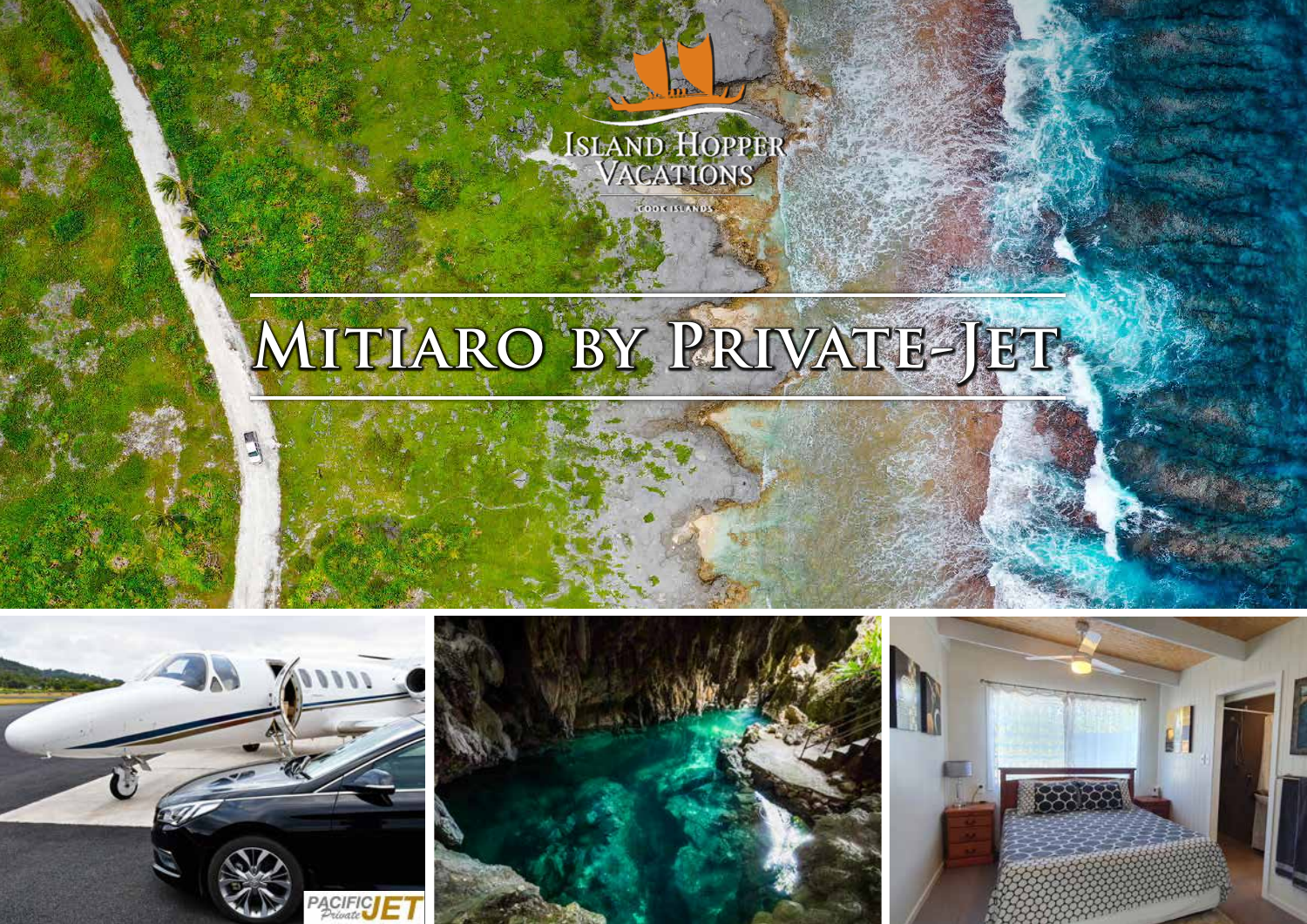







## **MITIARO**

Mitiaro, traditionally known as Nukuroa, is located approximately 266 kilometres northeast of Rarotonga. It is encircled by a band of Makatea (raised coral) with a fertile interior. The island is the fourth largest island in the Cook Islands and has a population of around 160 - all its residence live in one settlement on the west coast of the island. Mitiaro is particularly known for its fresh water twin lakes in the centre of the island which is home to the Itiki (eel) a local delicacy, its fresh water subterranean limestone caves, the Pritchardia Mitiaroana - a variety of Fan Palm native to Mitiaro, and the beautifully hand woven hats and baskets which the local women produce from the leaves of Pandanus Trees. There are no hotels or resorts on Mitiaro so be prepared to be the only tourists on the island.

# **MITIARO OVERNIGHT PACKAGE**

### Priced from NZ\$18,098 Share/Double, or NZ\$3,308 per person for 6 people sharing 3 rooms

This All-Inclusive Package takes you on a fascinating overnight adventure to explore the pristine natural beauty of Mitiaro. Learn about the local history, and experience their unique culture and way of life.

#### Our standard package includes:

- $\rightarrow$  Our own Guide to accompany you throughout
- $\rightarrow$  Return Private Airport Transfers on both Rarotonga and Mitiaro
- Return Private Jet Flights (Rarotonga / Mitiaro / Rarotonga)
- $\rightarrow$  Ei Meet & Greet on Arrival into Mitiaro
- $\rightarrow$  One night at Divine Retreat in Mitiaro
- Guided Private Island Tour of Mitiaro Tour includes swim at Vai Nauri and Vai Marere, fresh water cave pools.
- $\rightarrow$  Lunch & Dinner on the day of arrival, and Tropical Breakfast and Lunch of Day 2
- $\rightarrow$  Visit to Mitiaro School, and Weaving and Tivaevae demonstration with the local mamas on Day 2

\*\*The Jet can only carry up to 6 passengers plus our guide. For groups of 8 or more, a larger aircraft will be required which we can arrange.

## **DIVINE RETREAT**

Divine Retreat is a large modern guest house owned by your amazing hosts, Cindy and Junior, who live on-site and will ensure you have a wonderful time in Mitiaro. At Divine Retreat there are three types of rooms to choose from.

The two double Guest Rooms, located within the house sleep up to 2 adults and 2 children under 12 years. Each of these rooms have a queen size bed, futon couch, and a dresser. The two rooms share bathroom (with shower) and toilet facilities.

The Honeymoon Suite is accessed from the veranda and has its own private bathroom with shower and toilet, a queen size bed, and an open closet with built in shelves. This room can only sleep 2 people.

Separate to the house are two stand-alone One Bedroom Villas. The Villas can sleep up to 2 Adults and 2 Children under 12. Each have their own bathroom with shower and toilet, a king size bed in the bedroom, small kitchen, living area with a futon couch, and a veranda.

In the main house is the kitchen where Cindy prepares your delicious meals, the living room with comfortable sofas and a large wallmounted TV. On the spacious veranda is the dining area. There are also outdoor lounging furniture where you can relax, and enjoy the company of other guests.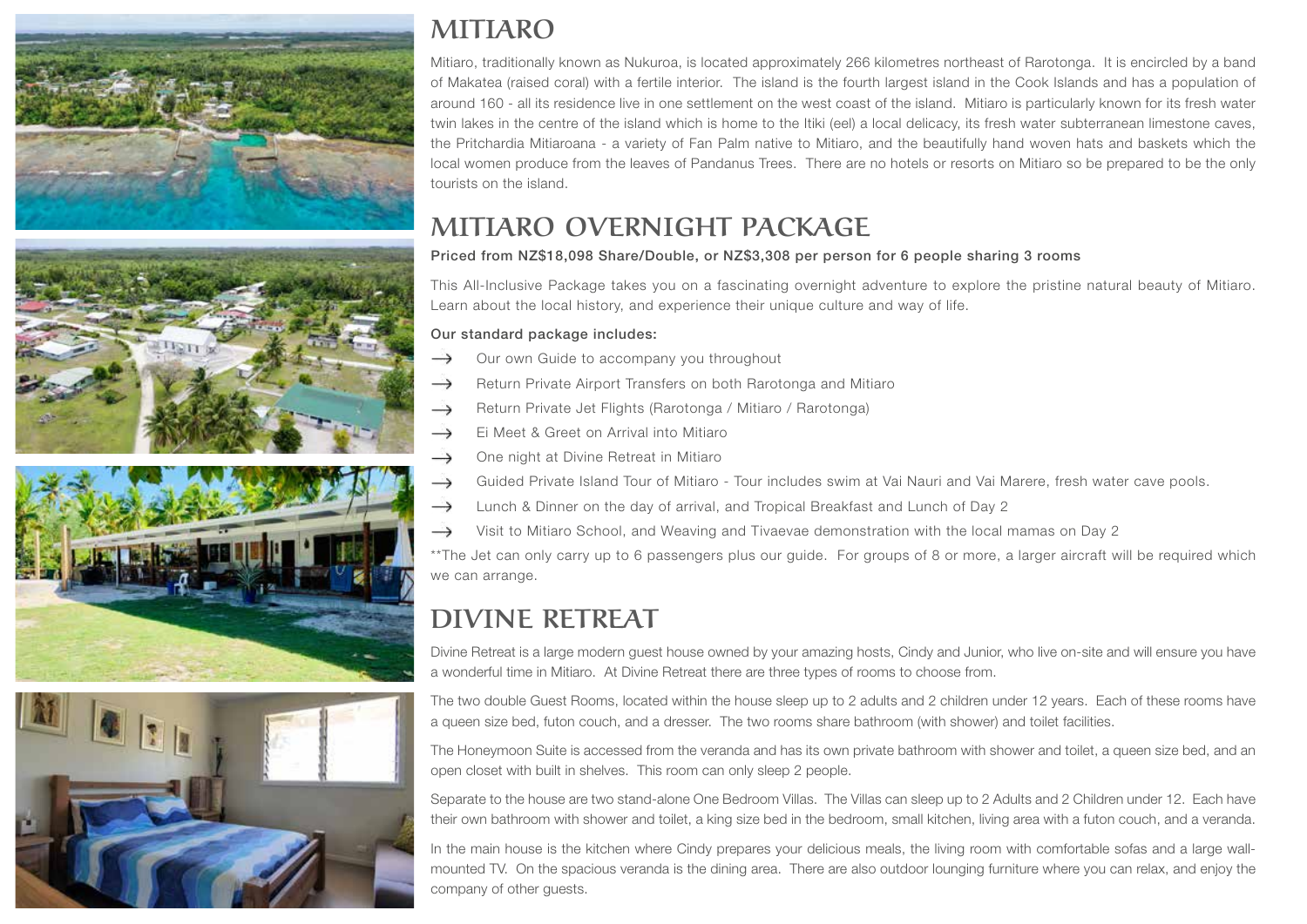







## **MITIARO PRIVATE TOURS:**

## **DAY 1: ISLAND TOUR**

The Island Tour has you taking in Mitiaros lush tropical scenery as you drive along the coastal road the island way - on the back of a truck.

Your first stop is into a mini market where the local mamas setup their stalls and display their beautifully handmade arts & crafts. They will have for sale items such as baskets and hats, coconut body oils, colourful Tivaevae (hand sewn bed spreads and pillow cases) and more. You will also be hosted to lunch here before continuing your tour.

Mitiaro is known to have many limestone caves, many are hidden and not visited but you will have the opportunity to swim at Vai Nauri, which is one of the popular fresh water cave pools with cool, crystal clear waters. You will also stop into Vai Marere, a Sulphuric water cave said to have healing properties, and has been known to cure skin irritations.

Weather permitting, you may have the opportunity to trek inland to see the Pritchardia Mitiaroana fan palms, and/or Vai Tamaroa. Sturdy footware and a walking pole is required as the trail is uneven, and involves walking over sharp makatea (limestone). The walks are not recommended for people with walking or joint problems. To do these walks a liability waiver form will need to be completed and signed.

The Mitiaroana Fan Palm locally known as Iniao, is native to Mitiaro and considered to be a threatened species within the Cook Islands. Growing only in one small area on Mitiaro island, these palm trees can grow to up to 10 meters tall and 35cm in diameter. Its smooth hollow trunk, when struck with your knuckles, emits a resonating drum-like sound. The walk to the Fan Palms takes around 30 minutes.

Vai Tamaroa, a secluded fresh water swimming hole is a 20 minute walk. Its waters can only be accessed by jumping off the cliff into its deep, cool waters. To ascend, there is a rope to assist or you can free climb up its limestone wall. Vai Tamaroa has a humbling history which may not be fully understood or appreciated until you reach the site.

The twin lakes, located close to the centre of the island, are what makes Mitiaro unique to any other island in the Cook Islands. You will stop at the viewing point of Te Rotonui lake to enjoy its visually appealing natural scenery. The lake is home to the Itiki (eel), and Silapia (Milk fish), both local delicacies. The Silapia is plentiful in these waters so you will see them swimming close to the shallow banks. The Itiki are usually in the deeper parts of the lake but with a good eye you may spot one.

#### **DAY 2: MARKET DAY AND WEAVING & TIVAEVAE DEMONSTRATION WITH THE LOCAL MAMAS**

After breakfast, we take you for a visit to the only school on Mitiaro. Here you will meet the cheerful and friendly children, enjoy cultural activities with them and also take a look at a large 3D map of the island. Your guide will point out to you on the map, the route taken and places you visited on your island tour. Your guide will also share with you more of the islands history and traditions.

From the school, we take you to spend a couple of hours with the local mamas who will demonstrate how they weave their baskets and hats, as well as show you how they create their unique Tivaevae (hand sewn bed spreads with matching pillow cases).

The baskets and hats are crafted from the leaves of Pandanus trees and the process from picking the spikey leaves by hand to stripping and drying them out in the sun can be timely. Weaving the leaves into finished products can take days or weeks to complete.

Tivaevae is a special form of art that is usually only created by the older women in the community. It is a talent and skill that takes years of practise to perfect, and often takes months or years to complete. Traditionally the Tivaevae was only made to be presented as a gift to family members, in particular as a wedding or milestone birthday gift for their children. Cook Islanders consider it a privilege to own a Tivaevae.